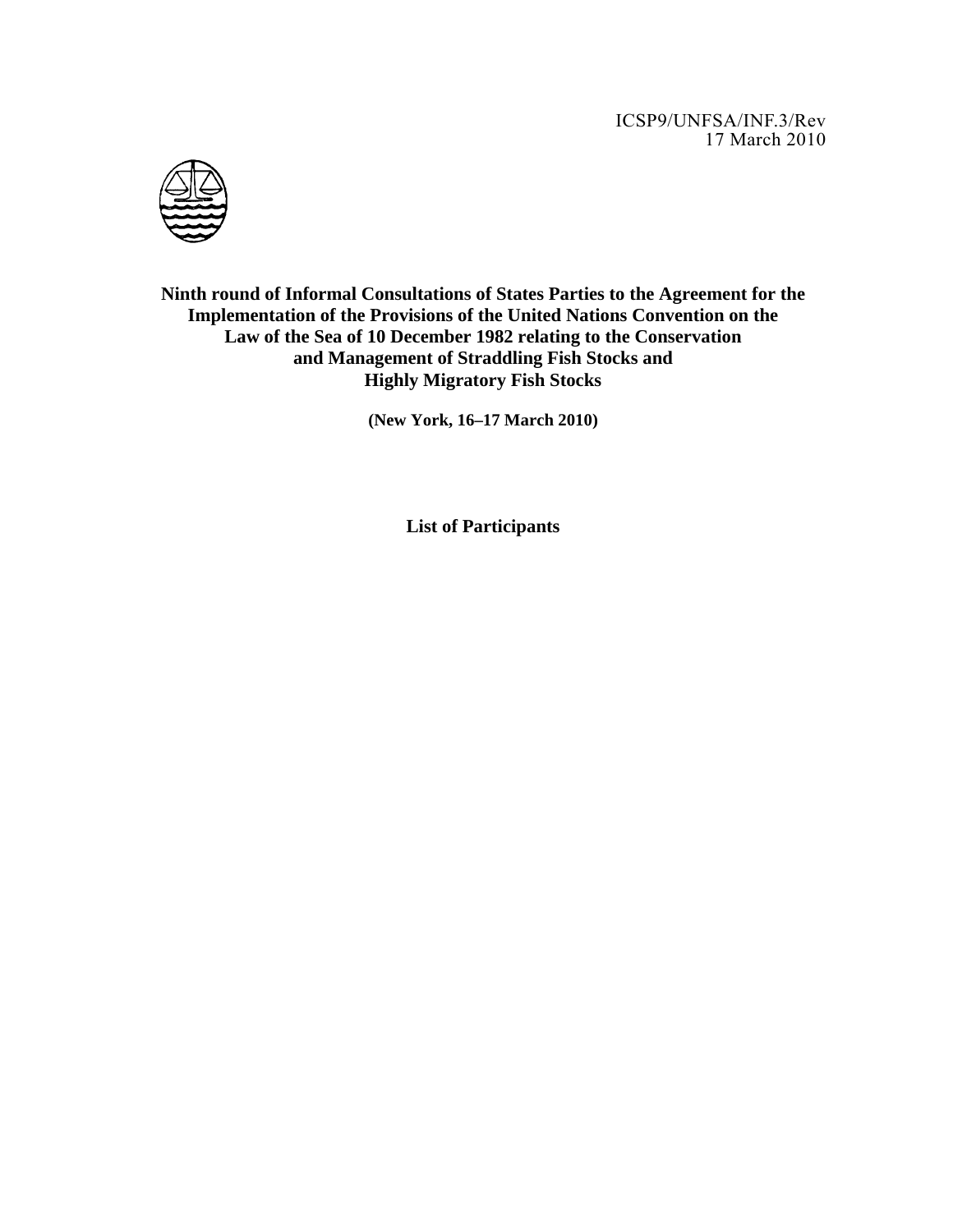# **STATES PARTIES TO THE AGREEMENT**

## **AUSTRALIA**

Representative

Ms. Susan Robertson, First Secretary, Permanent Mission

## **AUSTRIA**

### Representatives

Mr. Konrad Büehler, Minister Plenipotentiary, Permanent Mission Ms. Ulrike Köehler, Counsellor, Permanent Mission

### **BRAZIL**

### Representatives

Mrs. Maria Teresa Mesquita Pessôa, Minister Plenipotentiary, Permanent Mission Mr. Paulo José Chiarelli Azevedo, First Secretary, Permanent Mission Commander (Navy) Marcio Rippel, Deputy Military Adviser, Permanent Mission

## **CANADA**

**Representatives** 

Mr. Patrice Laquerre, Oceans and Environmental Law Division, Foreign Affairs and International Trade Ms. Tracy Chatman, International Affairs Directorate, Department of Fisheries and Oceans

### **CZECH REPUBLIC**

Representative

Mr. Peter Válek, Legal Adviser, Permanent Mission

## **ESTONIA**

Representative

Mrs. Mare Ojarand, Officer, Ministry of the Environment, Fishery Resources Department

## **EUROPEAN UNION**

Representatives

Ms. Rikke Nielsen, International Affairs, Law of the Sea and RFMOs, Directorate General for Maritime Affairs and Fisheries, European Commission Mr. Michel Morin, Administrator, Legal Unit, Directorate General for Maritime Affairs

and Fisheries, European Commission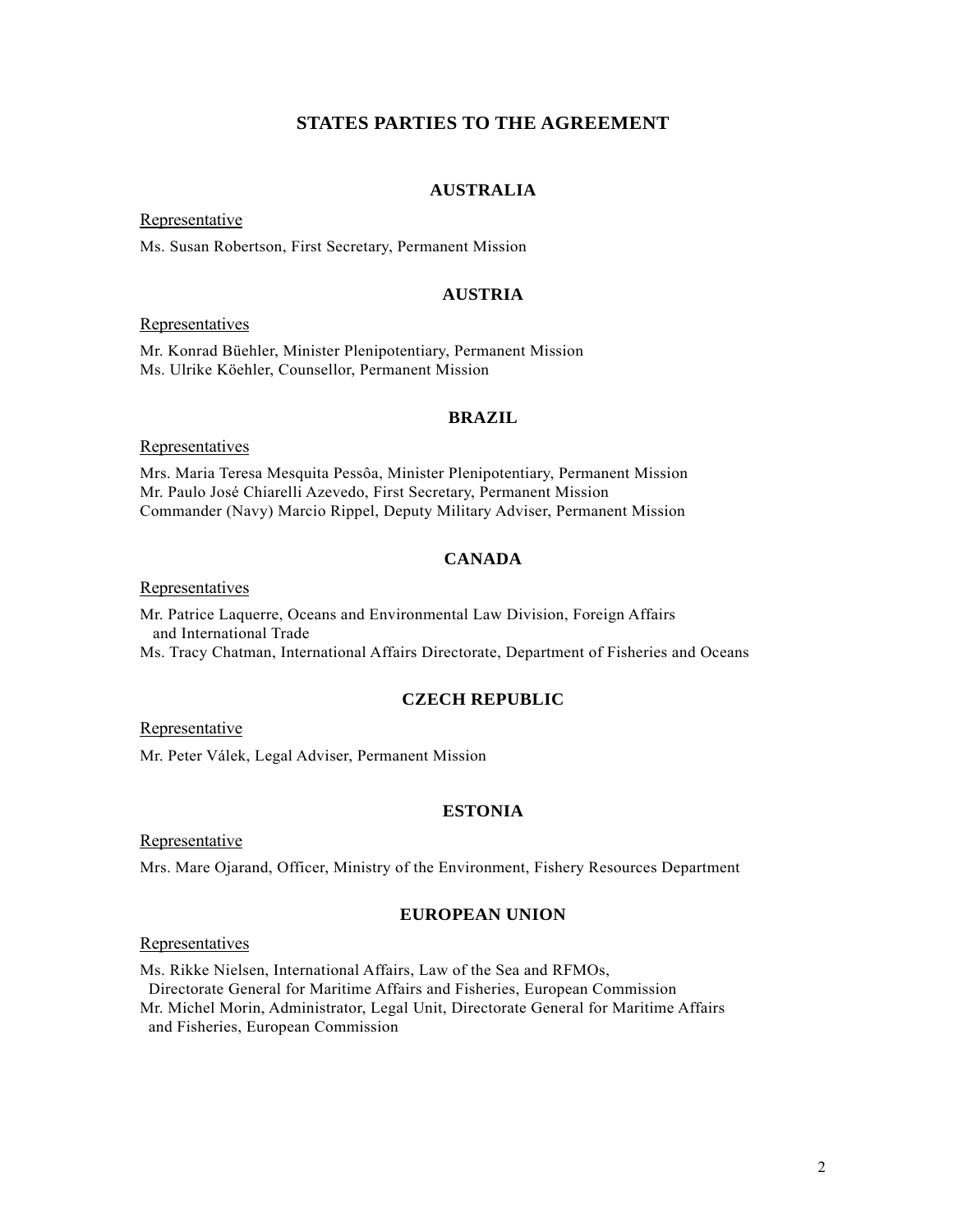## **FIJI**

### Representatives

H.E. Mr. Peter Thomson, Ambassador Extraordinary and Plenipotentiary, Permanent Representative to the United Nations

Mr. Luke Daunivalu, Deputy Permanent Representative to the United Nations

Mr. Esala Nayasi, Second Secretary, Permanent Mission

## **FRANCE**

### Représentant

M. Ludovic Schultz, Chef du bureau des affairs européennes et internationales. Direction des pêches maritimes et de l'aquaculture, Ministère de l'alimentation de l'agriculture et de la pêche

### **GERMANY**

Representative

Ms. Christina Zantis, Assistant Attaché, Permanent Mission

### **GREECE**

### **Representatives**

Mr. Dimitris Caramitsos-Tziras, Minister Plenipotentiary, Deputy Permanent Representative to the United Nations

Mr. Aristides Androulakis, Counsellor, Permanent Mission

# **HUNGARY**

Representatives

Ms. Rita Silek, Second Secretary, Permanent Mission Ms. Zsófin Entz-Tóth, Permanent Mission

# **ICELAND**

Representative

Mr. Jon Erlingur Jonasson, Deputy Permanent Representative to the United Nations

## **INDIA**

Representative

Mr. Pradip Kumar Choudhary, Counsellor, Permanent Mission

# **INDONESIA**

### Representatives

Mr. Mohamad Hery Saripudin, Minister Counsellor, Permanent Mission Mr. Andreano Erwin, First Secretary, Permanent Mission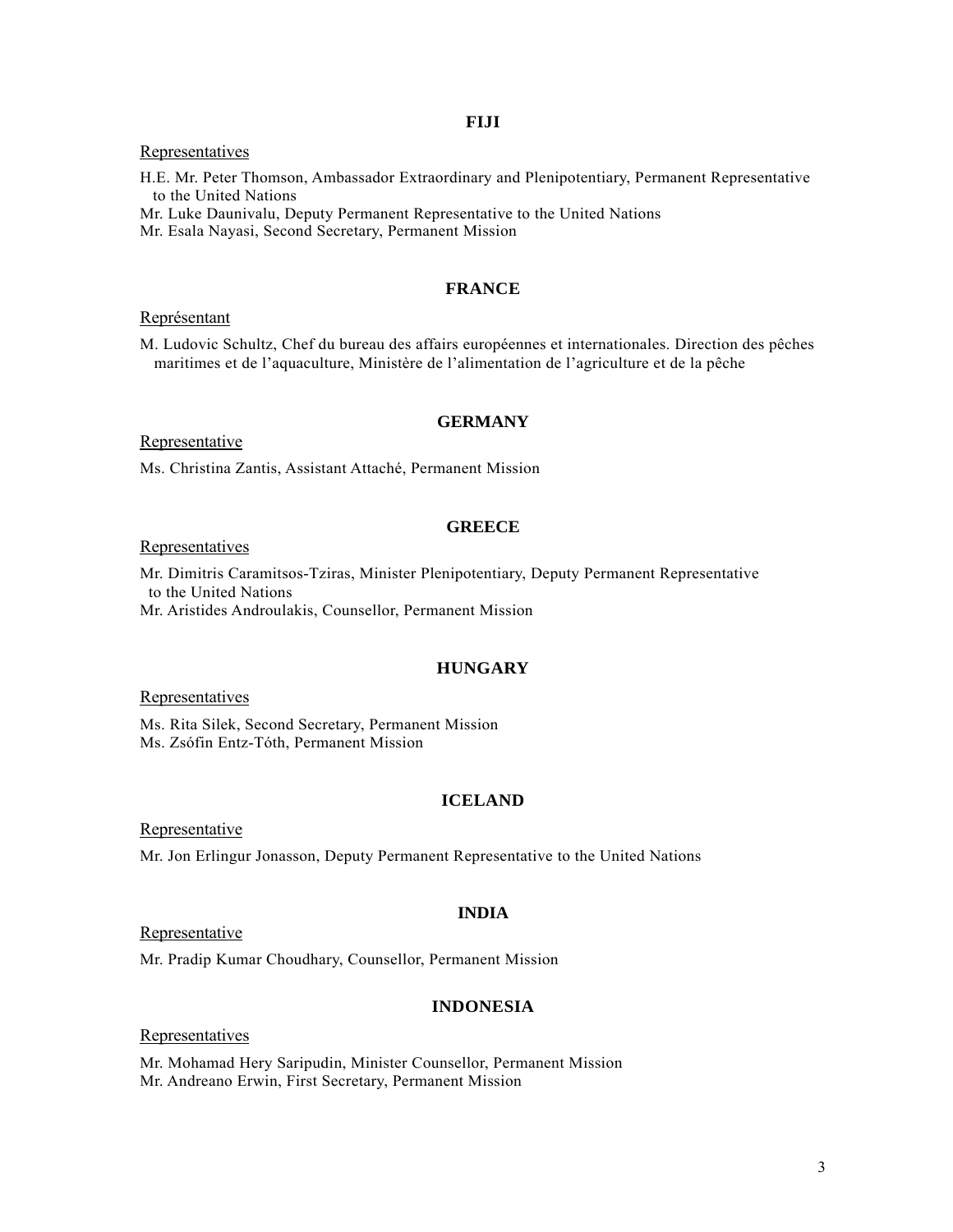### **IRAN (ISLAMIC REPUBLIC OF)**

### Representative

Mr. Esmaeil Baghaei Hamaneh, Legal Adviser, Permanent Mission

## **JAPAN**

Representatives

Mr. Joji Morishita, Counsellor, Resources Management Department, Fisheries Agency Mr. Haruo Tominaga, Assistant Director, International Affairs Division, Fisheries Agency Dr. Shoji Miyagawa, Counsellor, Permanent Mission

## **LITHUANIA**

Representative

Mr. Aidas Sunelaitis, Third Secretary, Permanent Mission

### **MARSHALL ISLANDS**

#### **Representative**

Mr. Caleb Christopher, Adviser, Permanent Mission

### **MICRONESIA (FEDERATED STATES OF)**

**Representatives** 

H.E. Mr. Masao Nakayama, Ambassador Extraordinary and Plenipotentiary, Permanent Representative to the United Nations Mr. Jeem Lippwe, Minister, Deputy Permanent Representative, Permanent Mission Mr. Martin Zvachula, Second Secretary, Permanent Mission

### **MONACO**

#### Representatives

H.E. Mrs. Isabelle F. Picco, Ambassador Extraordinary and Plenipotentiary, Permanent Representative to the United Nations Mr. Johannes de Millo Terrazzani, First Secretary, Permanent Mission

## **NEW ZEALAND**

#### Representatives

H.E. Mr. Don MacKay, Ambassador, Special Adviser, Ministry of Foreign Affairs and Trade, (Chairman of the Delegation) Ms. Alice Revell, Second Secretary, Permanent Mission

### **NIGERIA**

**Representative** Mr. Onjobong Jeremiah Umana, Minister, Permanent Mission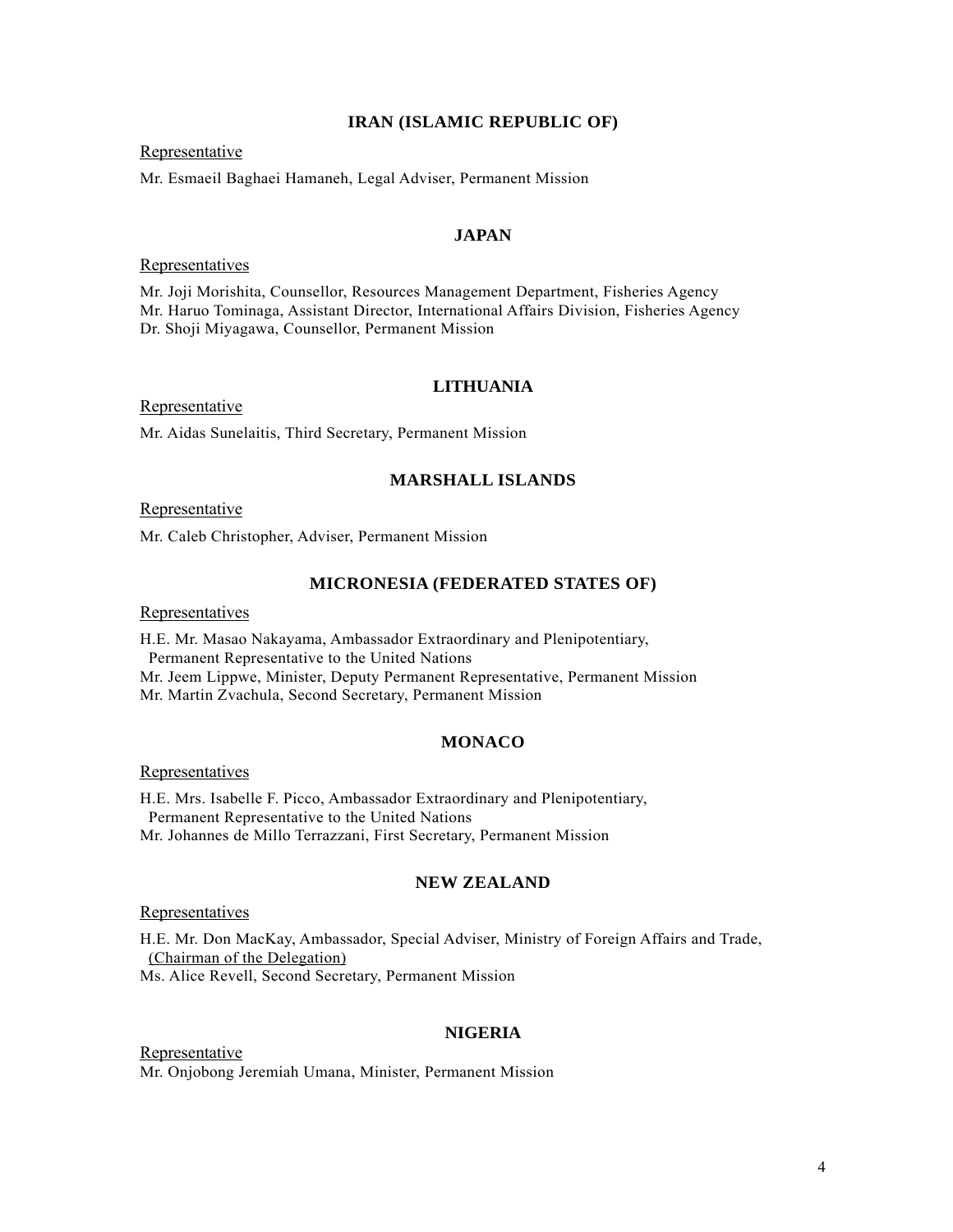### **NORWAY**

Representatives

Mr. Kjell Kristian Egge, Deputy Director General, Ministry of Foreign Affairs, (Head of Delegation)

Mr. Jan Pieter Groenhof, Senior Adviser, Ministry of Fisheries and Coastal Affairs

Mr. Terje Lobach, Senior Adviser, Directorate of Fisheries

Ms. Nini Pharo Halle, Adviser, Ministry of Foreign Affairs

Mr. Aasmund Eriksen, Counsellor for Legal Affairs, Permanent Mission

Ms. Maria Glenna, Assistant Attaché, Permanent Mission

### **PALAU**

### Representatives

H.E. Mr. Stuart Beck, Ambassador Extraordinary and Plenipotentiary, Permanent Representative to the United Nations

Ms. Joan Yang, Counsellor, Deputy Permanent Representative

Mr. Hui-Ting Kuo, Adviser, Permanent Mission

## **PANAMA**

#### Representantes

Sr. George F. Novey, Sub-Administrador, Autoridad de los Recursos Acuáticos (ARAP) Sra. Jenny González, Asesora Legal, Autoridad de los Recursos Acuáticos (ARAP) Srta. Anelle Urriola, Consejero, Misión Permanente

### **REPUBLIC OF KOREA**

**Representatives** 

Mr. Park Chull-joo, Counsellor, Permanent Mission Mr. Bae Byeong-soo, First Secretary, Permanent Mission Dr. Kim Hyun-soo, Professor, Inha University

## **RUSSIAN FEDERATION**

Representatives

Mr. Andrey V. Kalinin, First Secretary, Permanent Mission Mr. Oleg Rykov, Russian Federal Agency of Fisheries

## **SAMOA**

### Representatives

H.E. Mr. Ali'ioaiga Feturi Elisaia, Ambassador Extraordinary and Plenipotentiary, Permanent Representative to the United Nations

Ms. Rona Meleisea, Counsellor, Permanent Mission

Ms. Noelani S. H. Manoa, First Secretary, Permanent Mission

Ms. Matilda Bartley, Principle Foreign Service Officer, Ministry of Foreign Affairs and Trade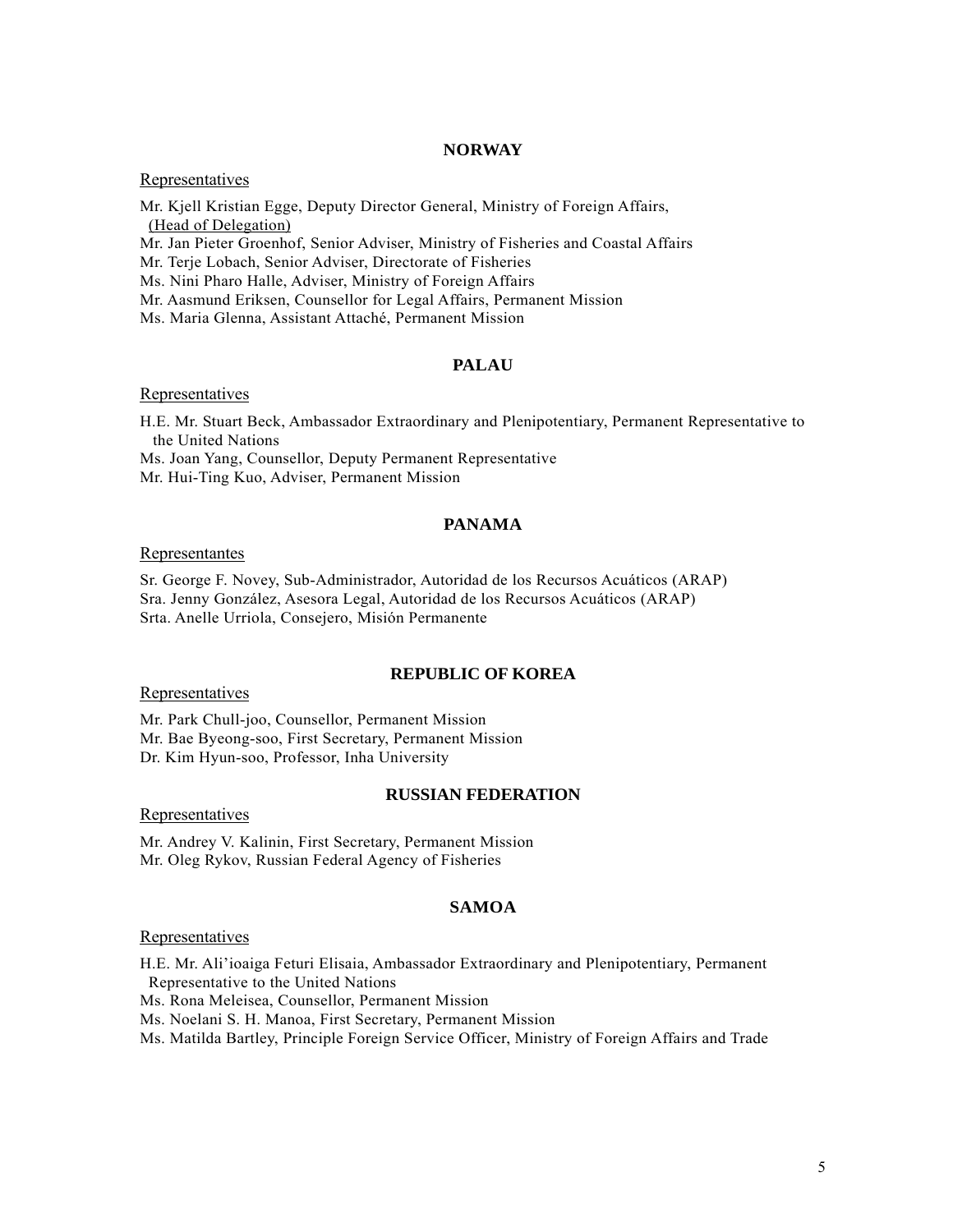### **SEYCHELLES**

### **Representatives**

H.E. Mr. Ronald Jean Jumeau, Ambassador Extraordinary and Plenipotentiary, Permanent Representative to the United Nations Mrs. Erenia Meriton, First Secretary, Permanent Mission

### **SPAIN**

### Representatives

Srta. Francisca Pedrós, Consejero, Misión Permanente Sr. Michael Pérez, Asesor, Misión Permanente

## **SRI LANKA**

#### **Representatives**

H.E. Mr. H. M. G. S. Palihakkara, Ambassador Extraordinary and Plenipotentiary, Permanent Representative to the United Nations Mrs. H.M. Muditha J. Halliyadde, Counsellor, Permanent Mission Mr. Gritakumar E. Chitty, Adviser

## **UNITED STATES OF AMERICA**

### Representatives

H.E. Mr. David Balton, Deputy Assistant Secretary, State for Oceans and Fisheries, Department of State

Mr. David Hogan, Deputy Director, Office of Marine Conservation, Department of State

Ms. Shannon Dionne, International Affairs Specialist, NOAA Office of International Affairs, Department of Commerce

Mr. Mark Simonoff, Attorney-Adviser, Permanent Mission

Ms. Mary M. Rabb, Knauss Sea Grant Fellow, Office of Marine Conservation, Department of State

Mr. Keith Cialino, Knauss Sea Grant Fellow, Foreign Affairs Specialist, NOAA National Marine Fisheries Service, Office of International Affairs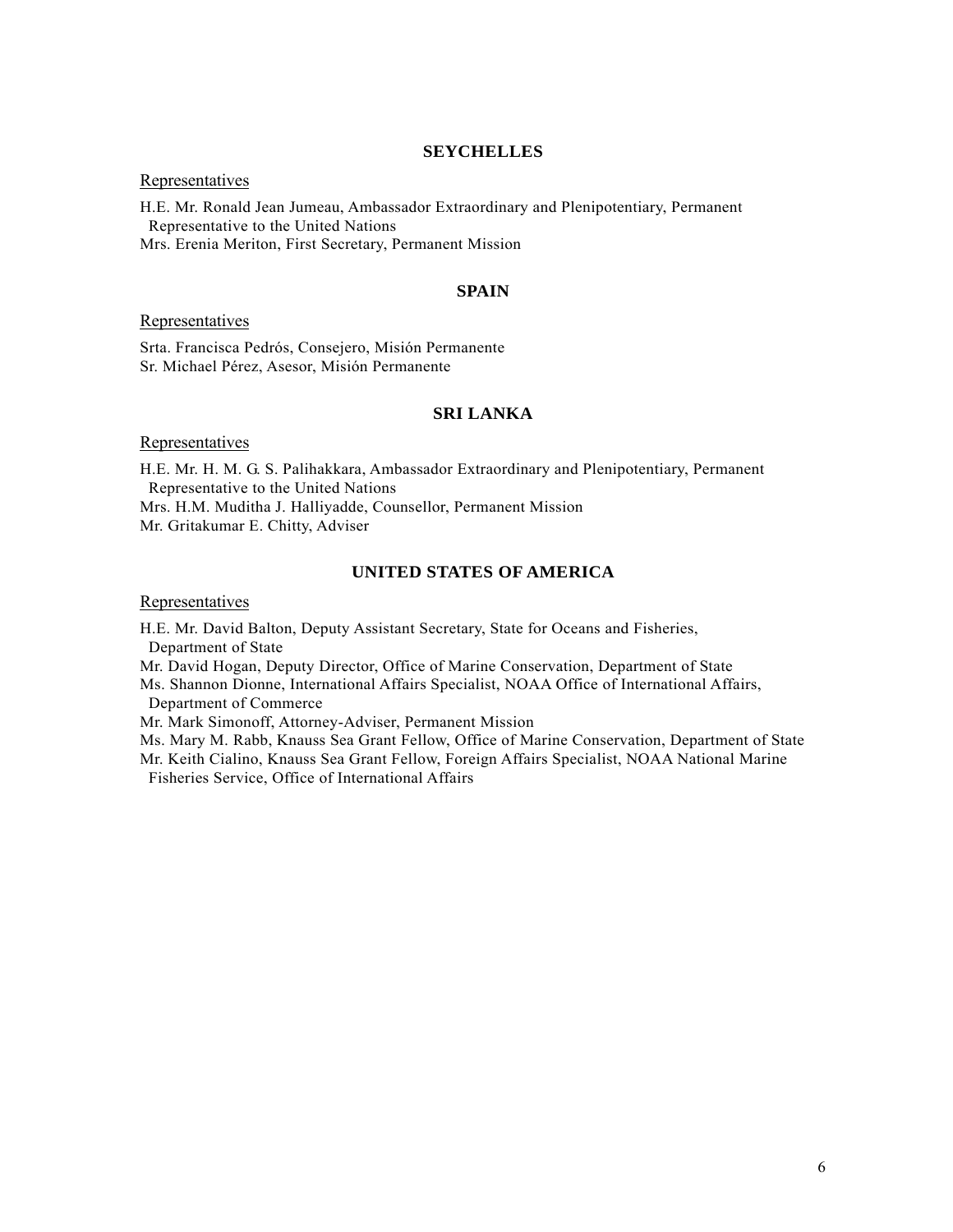# **OBSERVERS**

## **STATES**

### **ARGENTINA**

Representante Srta. Fernanda Millicay, Consejero, Misión Permanente

#### **BENIN**

Représentant

M. Hervé Djokpe, Premier Secrétaire, Mission Permanente

### **CAPE VERDE**

## Représentant

M. Manuel Ney Monteiro Cardoso, Jr., Conseiller, Mission Permanente

#### **CHILE**

### Representantes

Sra. Alejandra Quezada, Consejero, Misión Permanente Sr. Fernando Berguño, Primer Secretario, Misión Permanente

#### **CHINA**

#### **Representatives**

Ms. Guo Xiaomei, Counsellor and Legal Adviser, Permanent Mission Mr. Zhou Yong, Second Secretary, Permanent Mission

#### **COLOMBIA**

### Representantes

Srta. Rosa Zuluaga, Ministro Plenipotenciario, Misión Permanente Sr. Sebastián Correa, Consejero, Misión Permanente

#### **CUBA**

#### Representante

Sr. Lester Delgado Sánchez, Misión Permanente

### **DOMINICAN REPUBLIC**

Representante

S.E. Sr. Carlos A. Michelen, Embajador Alterno, Misión Permanente

## **ECUADOR**

### Representative

Mr. Walter Schuldt, Second Secretary, Permanent Mission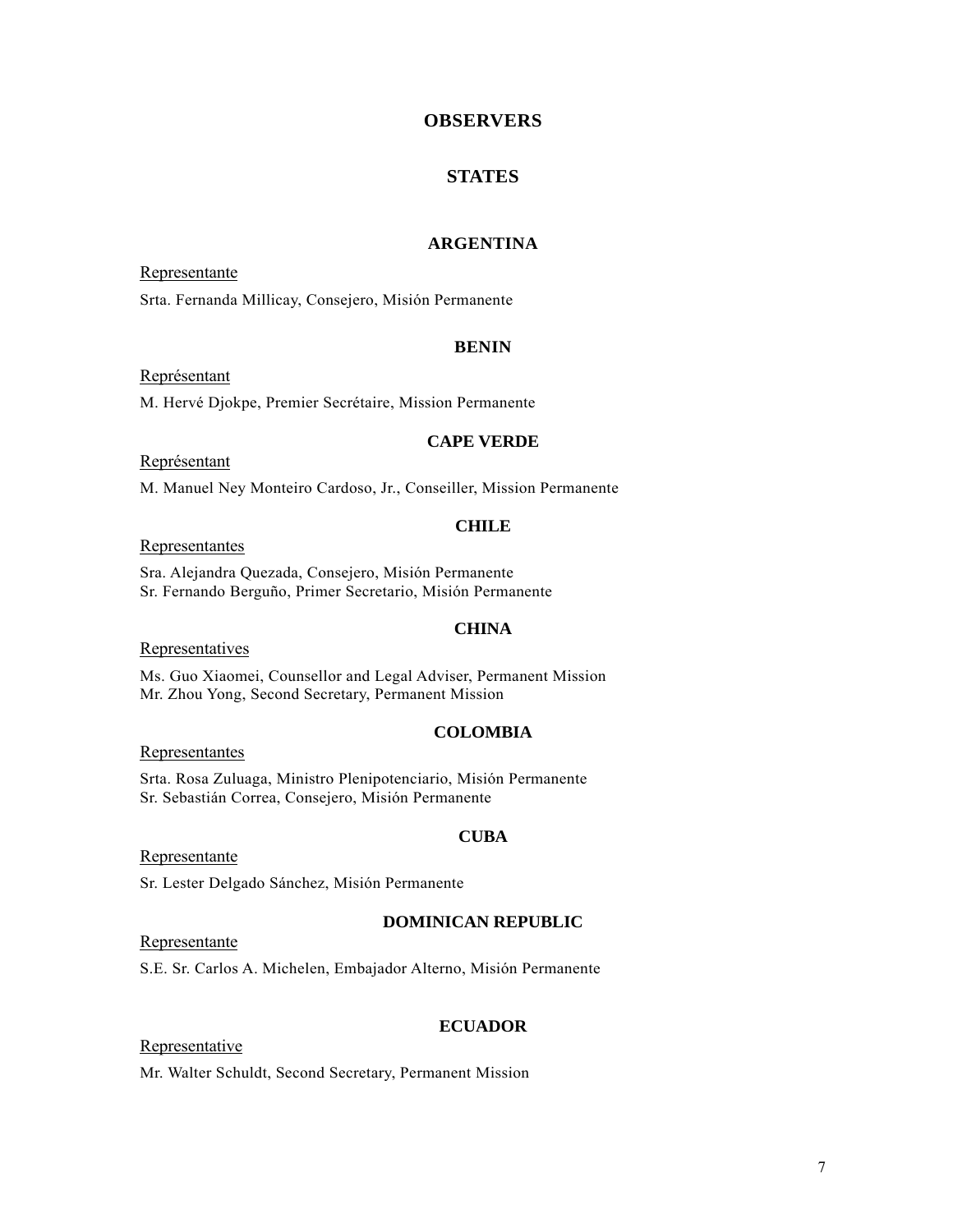### **EGYPT**

### Representative

Ms. Namira Nabil Negm, Counsellor, Permanent Mission

# **GHANA**

### Representative

Mr. Ebenezer Appreku, Minister, Deputy Permanent Representative, Permanent Mission

# **JORDAN**

### Representative

Mr. Eihab Sami Salem Omaish, First Secretary, Permanent Mission

# **MALAYSIA**

Representative Ms. Shazelina Zainul Abidin, Minister Counsellor, Permanent Mission

## **NICARAGUA**

### Representante

Srta. Claudia Loza, Tercer Secretario, Misión Permanente

## **PAKISTAN**

### Representatives

Mr. Muhammad Sarfraz Khan, Resident Advisor, Infrastructure Project Development Facility Ms. Sanam Khan, Legal Adviser, Permanent Mission

#### **PERU**

#### **Representantes**

S.E. Sr. Gonzalo Gutiérrez Reinel, Embajador Extraordinario y Plenipotenciario, Representante Permanente ante las Naciones Unidas

Sr. Gonzalo Bonifaz, Segundo Secretario, Misión Permanente

Sr. Alfredo García Mesinas, Asesor Despacho ViceMinisterial de Pesquería

## **PHILIPPINES**

## **Representatives**

H.E. Mr. Carlos D. Sorreta, Ambassador, Deputy Permanent Representative, Permanent Mission Mr. Gamaliel Fernando, Attaché, Permanent Mission

Mr. Nomer B. Ado II, Principal Assistant, Commission on Maritime and Ocean Affairs, Department of Foreign Affairs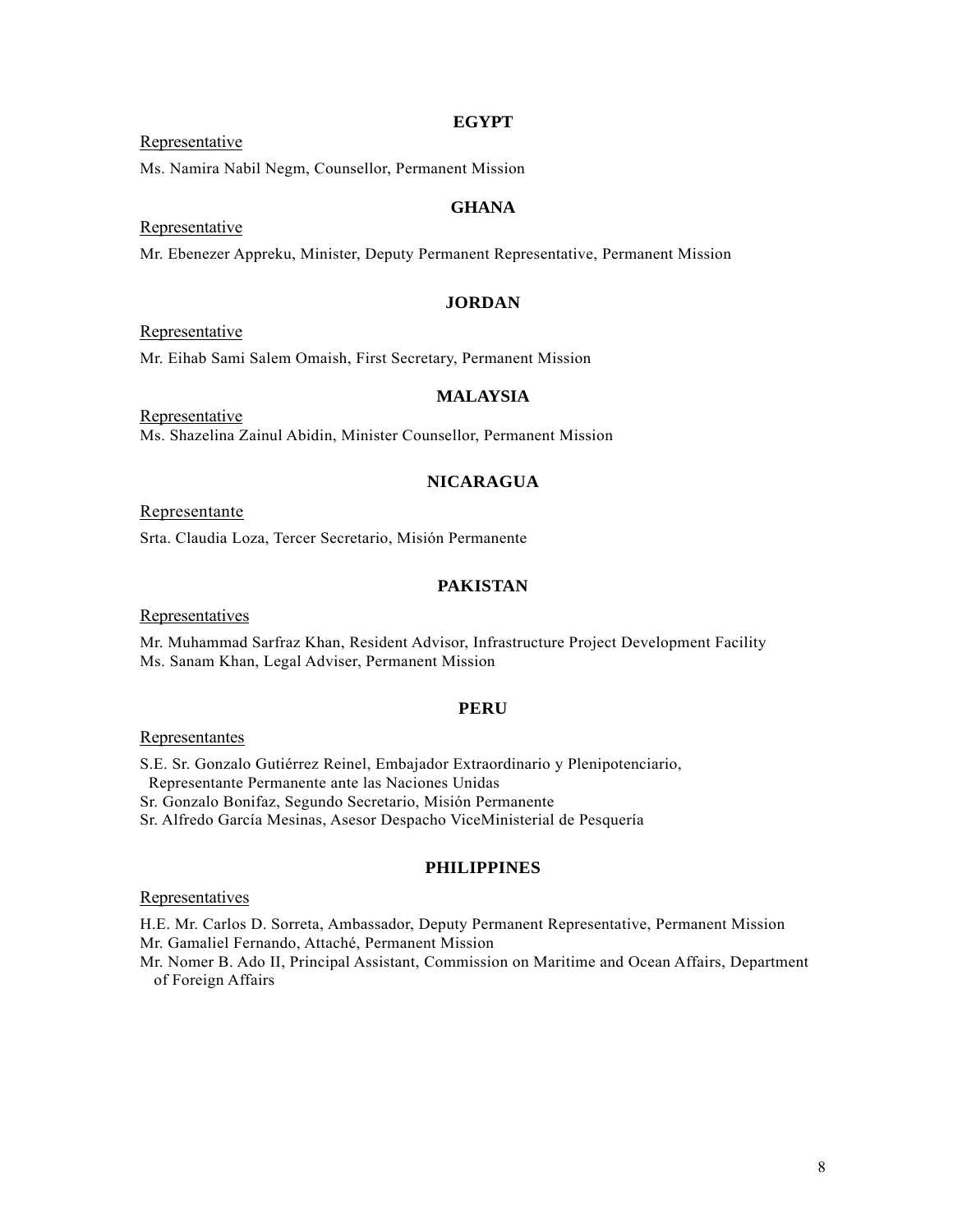## **THAILAND**

## Representatives

H.E. Mr. Norachit Sinhaseni, Ambassador Extraordinary and Plenipotentiary, Permanent Representative to the United Nations Mrs. Sansanee Sahussarungsi, Minister Counsellor, Permanent Mission Miss Mattanee Kaewpanya, Second Secretary, Permanent Mission

**TOGO** 

### Représentants

M. Moukaїla Gbadamassi, Chargé d'Etudes à la Direction de l'Environnement Melle. Adakou Medossika Adanlete, Chargée d'Etudes à la Direction de lEnvironnement M. Batignia Ogba, Interprète-Traducteur assermenté

### **TURKEY**

## Representative

Mrs. Çağla Tansu-Seçkin, Counsellor (Legal Affairs), Permanent Mission

# **VENEZUELA (BOLIVARIAN REPUBLIC OF)**

# Representantes

Sra. Adela Leal Perdomo, Consejero, Misión Permanente Sra. Glenna Cabello de Daboin, Consejero, Misión Permanente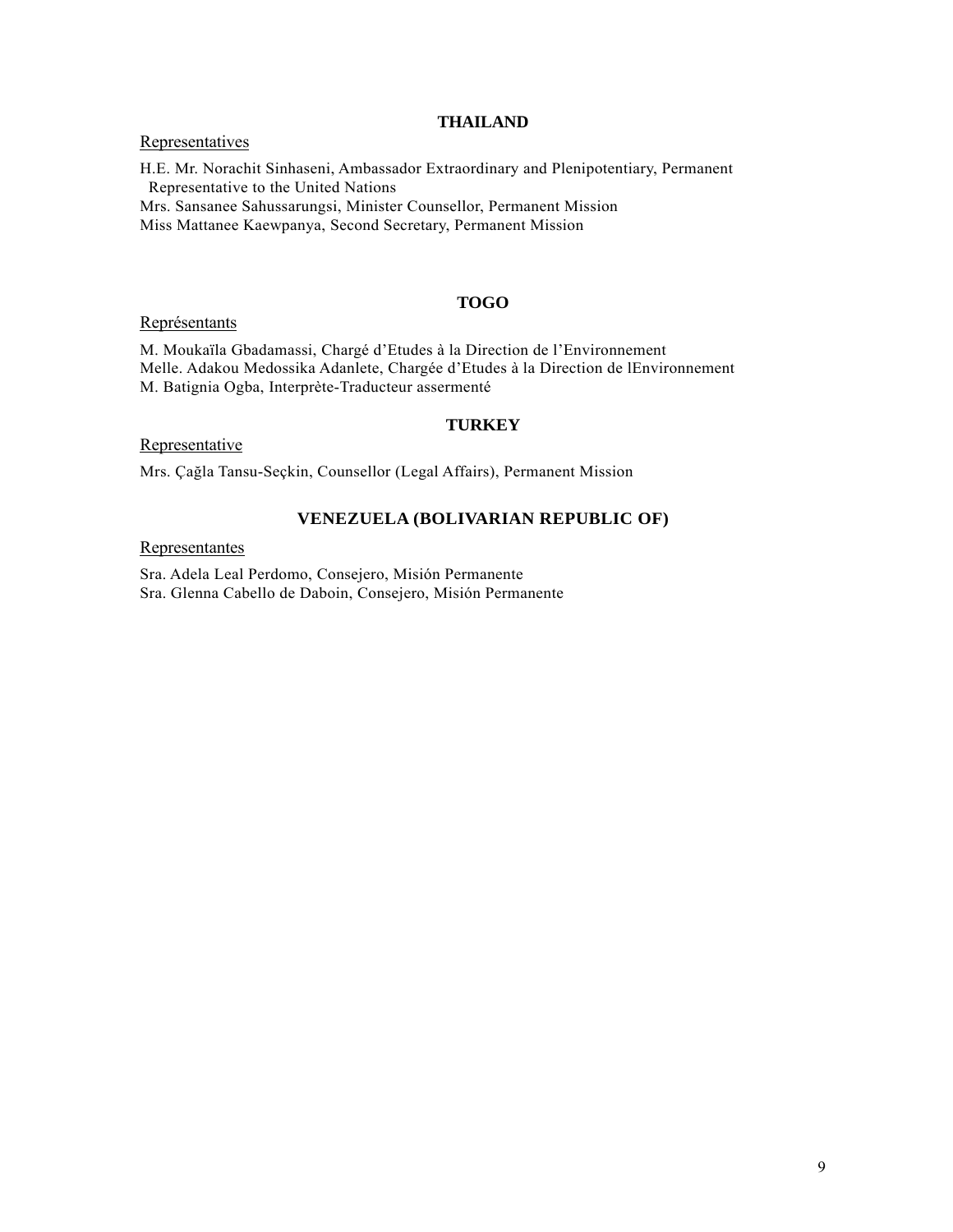# **INTERGOVERNMENTAL ORGANIZATIONS HAVING RECEIVED A STANDING INVITATION TO PARTICIPATE AS OBSERVERS IN THE SESSIONS AND THE WORK OF THE GENERAL ASSEMBLY**

# **ASIAN AFRICAN LEGAL CONSULTATIVE ORGANIZATION (AALCO)**

### Representative

Mr. Roy S. Lee, Permanent Observer

# **INTERNATIONAL UNION FOR CONSERVATION OF NATURE (IUCN)**

Representatives

Mr. Narinder Kakar, Permanent Observer Dr. Harlan Cohen, Representative

# **OTHER INTERGOVERNMENTAL ORGANIZATIONS**

## **BAY OF BENGAL PROGRAMME (BOBP)**

Representative

Dr. Yugraj Singh Yadava, Director

### **GLOBAL ENVIRONMENTAL FACILITY (GEF)**

Representative

Ms. Nicole Glineur, Program Manager, Natural Resources

# **SUBREGIONAL AND REGIONAL FISHERIES MANAGEMENT ORGANIZATIONS AND ARRANGEMENTS**

# **INTER-AMERICAN TROPICAL TUNA COMMISSION (IATTC)**

Representative

Mr. Brian Hallman, Assistant Director

## **NORTH EAST ATLANTIC FISHERIES COMMISSION (NEAFC)**

Representative

Mr. Kjartan Hoydal, Secretary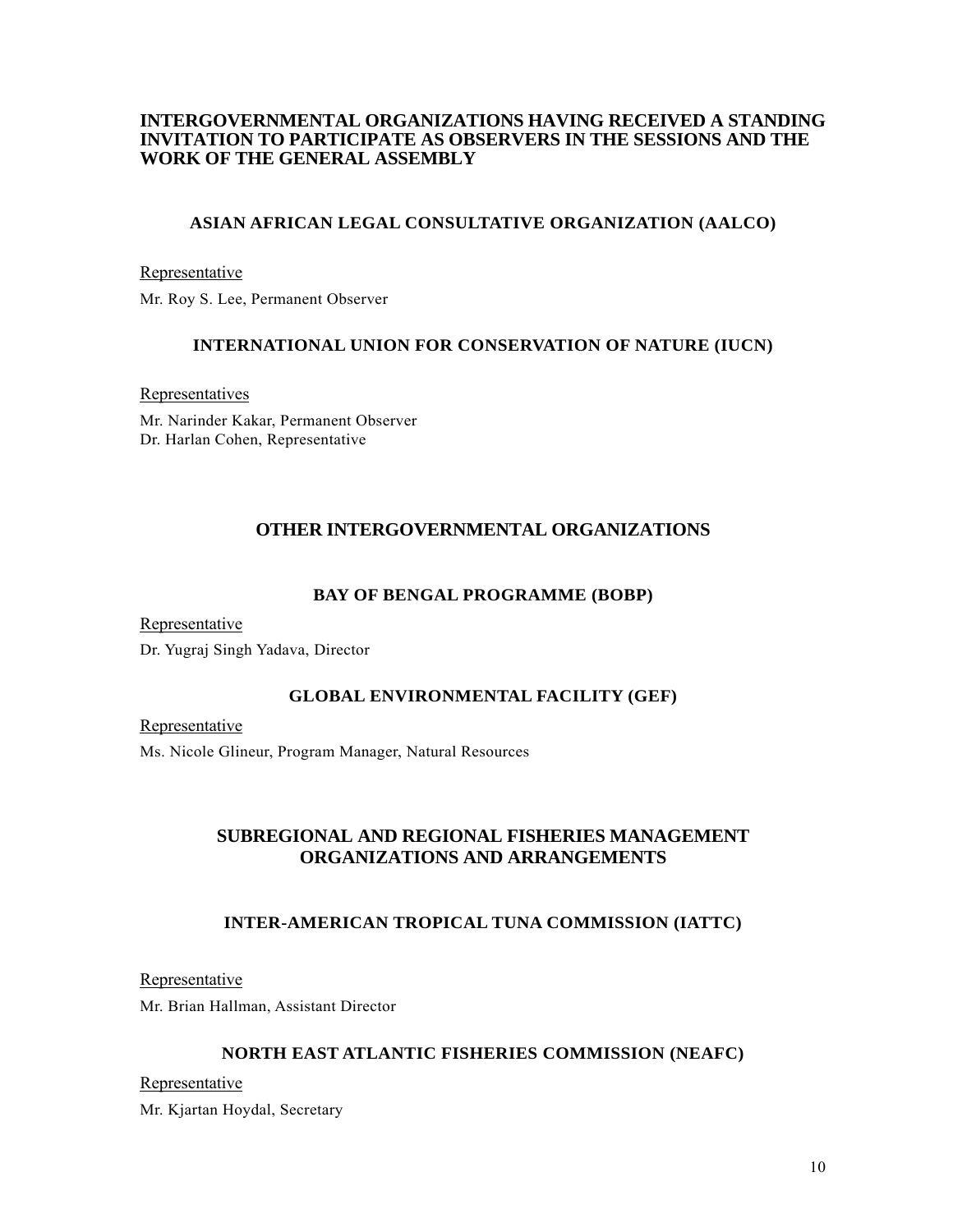# **NORTHWEST ATLANTIC FISHERIES ORGANIZATION (NAFO)**

Representative

Dr. Vladimir Shibanov, Executive Secretary

# **PERMANENT COMMISSION FOR THE SOUTH PACIFIC (CPPS)**

Representative

Ms. María del Carmen González, Under Secretary General

# **SPECIALIZED AGENCIES AND RELATED ORGANIZATIONS**

# **FOOD AND AGRICULTURE ORGANIZATION OF THE UNITED NATIONS (FAO)**

**Representative** 

Mr. David Doulman, Senior Fishery Liaison Officer, International Institutions and Liaison Service, Fisheries and Aquaculture Economics and Policy Division

# **WORLD BANK**

**Representatives** 

Mr. Charles Di Leva Mrs. Sachiko Morita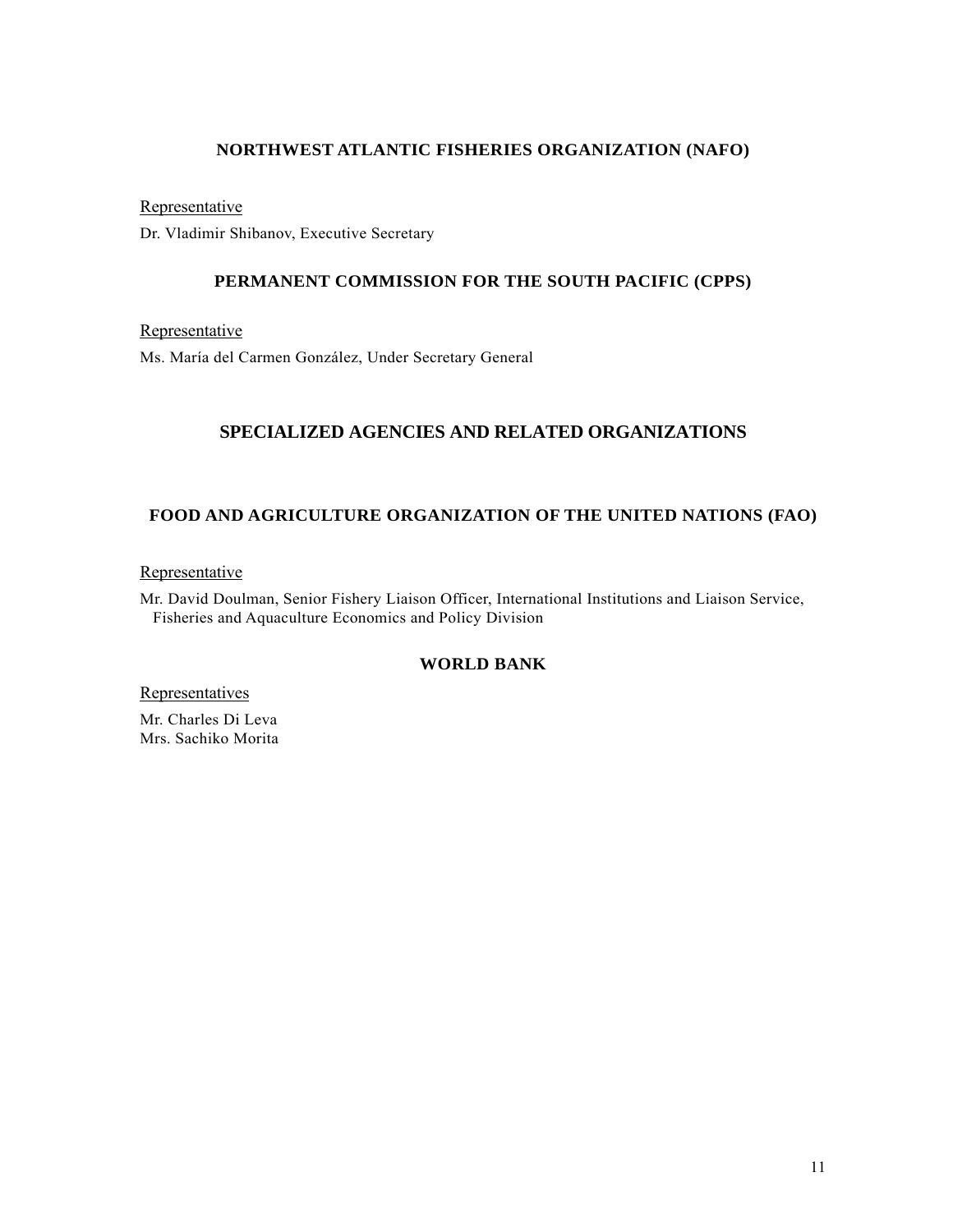# **UNITED NATIONS BODIES AND OFFICES**

# **DEPARTMENT OF ECONOMIC AND SOCIAL AFFAIRS (DESA)**

### **Representative**

Ms. Kathleen Abdalla, Chief, Emerging Issues Branch, Division for Sustainable Development

# **NON-GOVERNMENTAL ORGANIZATIONS**

# **INTERNATIONAL COLLECTIVE IN SUPPORT OF FISHWORKERS (ICSF)**

## Representative

Mr. Sebastian Mathew, Programme Adviser

## **NATURAL RESOURCES DEFENSE COUNCIL (NRDC)**

### **Representatives**

Ms. Lisa Speer, International Oceans Program Director Mr. Duncan Currie Mr. Matthew Gianni, Advisor, Natural Resources Defense Council Oceans Program Ms. Karen Sack Mr. Adam Baske Ms. Taryn G. Kiekow, Staff Attorney, Marine Mammal Protection Project Ms. S. Elizabeth Alter, Marine mammal Fellow, Science Center Ms. Sigrid Luber Ms. Marsha Green Ms. Ingrid Overgard

### **WORLD WIDE FUND FOR NATURE (WWF)**

Representative

Mr. David Schorr